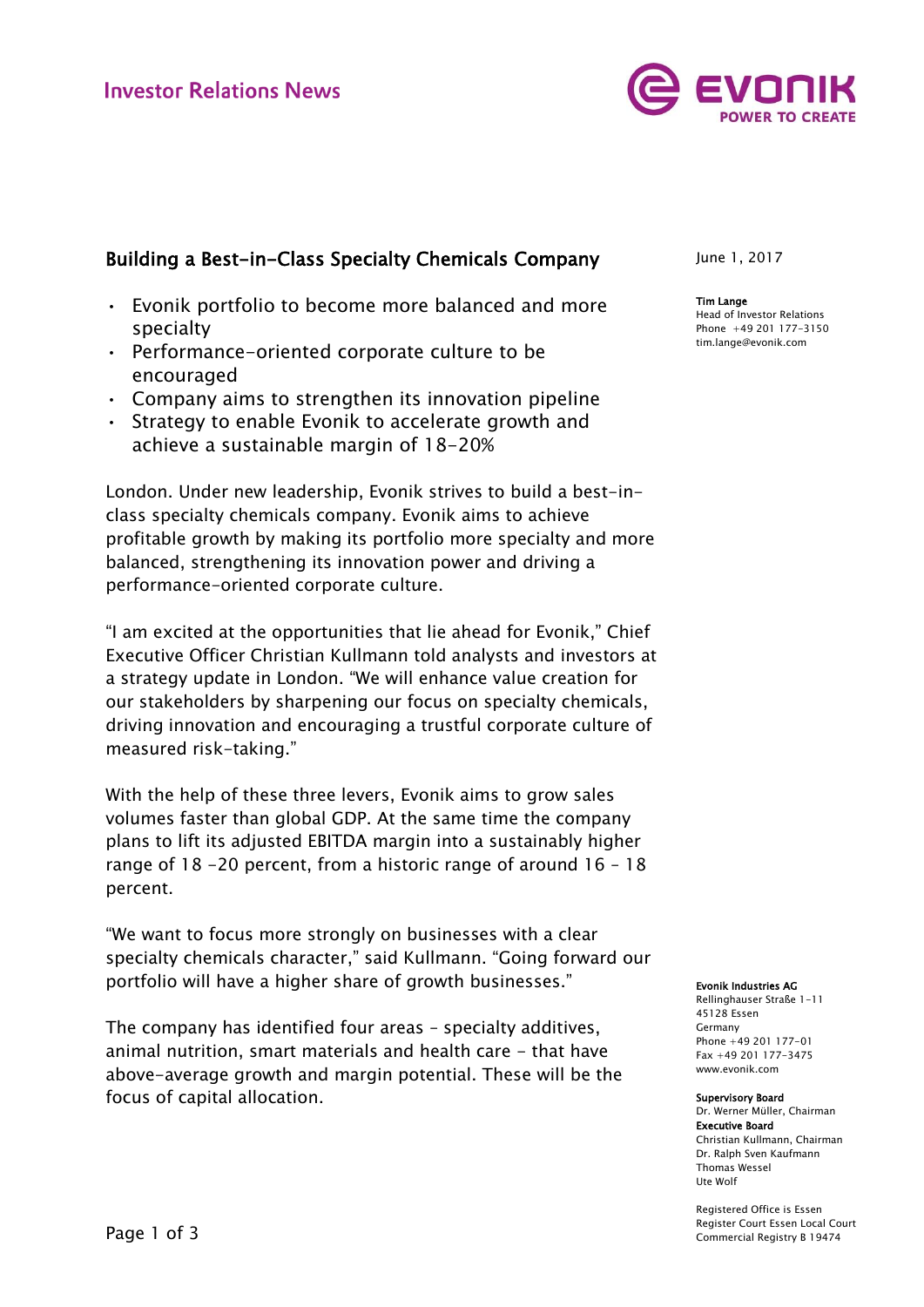

"Active portfolio management with regular strategic reviews as well as improved cost competitiveness will help the group achieve its growth and margin goals," emphasized Chief Financial Officer Ute Wolf.

Evonik's innovation pipeline will also drive improving profitability. The goal is for products and applications younger than five years to make up 16 percent of sales in the medium term. The company will sharpen the focus of its activities by intensifying collaboration with customers and along value chains.

Evonik aims for a corporate culture in which employees will take action and initiate change. The goal is to develop a more international and diverse mind-set that builds on trust, respect and openness.

"An ownership culture, in which every employee takes responsibility for the company's success, is crucial to taking Evonik into the next phase of profitable growth," said Kullmann. "Finding new ways of doing something and taking measured risks boosts the chances of achieving our ambitious targets."

The new four-member management board will form a strong and aligned team with complementing strengths. Along with Christian Kullmann (48), Harald Schwager (56) will be joining Evonik on September 1 as the new deputy chairman of the executive board with responsibility for chemicals and innovation. Ute Wolf (49) and Thomas Wessel (54) will continue in their roles as Chief Financial Officer and Chief Human Resources Officer respectively.

The presentation for today's "Strategy Update" can be found on our website: [http://corporate.evonik.de/en/investor](http://corporate.evonik.de/en/investor-relations/events-presentations/capital-markets-day/strategy_update/pages/default.aspx)[relations/events-presentations/capital-markets](http://corporate.evonik.de/en/investor-relations/events-presentations/capital-markets-day/strategy_update/pages/default.aspx)[day/strategy\\_update/pages/default.aspx](http://corporate.evonik.de/en/investor-relations/events-presentations/capital-markets-day/strategy_update/pages/default.aspx)

Management presentation and Q&A session will be live webcasted at [http://edge.media-server.com/m/p/p2yvrtgv.](http://edge.media-server.com/m/p/p2yvrtgv) Live webcast starts today at around 07.30 pm (CEST) / 06.30 pm (BST). A replay will also be available after the event.